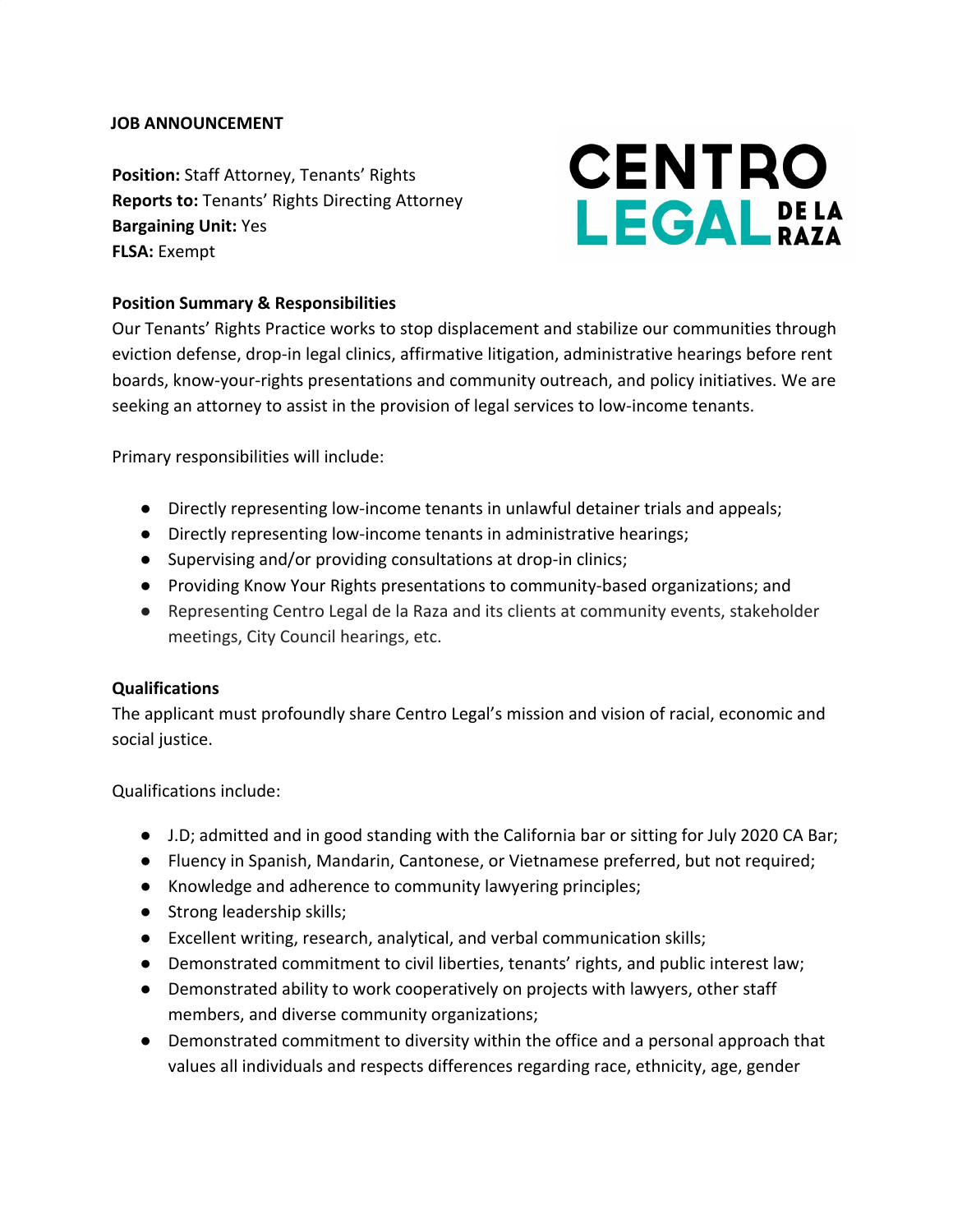identity and expression, sexual orientation, religion, ability, socio-economic circumstance, immigration status, and record of arrest or conviction; and

- Familiarity in working with clients in crisis or who are trauma survivors.
- Commitment to and understanding of how intersectionality plays a role in client and staff experiences.

## **Compensation**

Salary is competitive and commensurate with experience. We provide a generous benefits package, including life insurance, LTD, leave policies, vacation, and December holiday office closure at full pay.

#### **To Apply**

Review of applications will begin immediately and continue until the position is filled. Applicants are encouraged to apply as soon as possible. Submit via email only: 1) cover letter, 2) resume, and 3) a list of three professional references. Include "Tenants' Rights Staff Attorney" in the subject line. Please email application materials directly to  $jobs@centrolegal.org$ 

#### **POSITION OPEN UNTIL FILLED**

## **About Centro Legal de la Raza**

Founded in 1969 and headquartered in Oakland, California, Centro Legal de la Raza (Centro Legal) is a comprehensive legal services and advocacy organization protecting and advancing the rights of immigrant, low-income, and Latino communities through bilingual representation, education, and advocacy. We combine quality legal services with know-your-rights education, affirmative litigation, and youth development, ensuring access to justice for thousands of individuals and families each year throughout Northern and Central California.

For more information, visit our website: <https://centrolegal.org/>

**Diversity Statement** Centro Legal's mission includes advancing social, economic and racial justice. We are committed to fostering, cultivating and preserving a culture of equity, diversity and inclusion within and ensuring a workplace where all staff can flourish and grow professionally and well beyond. Our staff are the most important part of our ability to achieve our mission. The collective sum of the individual differences, life experiences, knowledge, inventiveness, innovation, self-expression, unique capabilities and talent that our employees invest in their work represents a significant part of not only our culture, but our reputation, sustainability and our organization's success. Centro Legal is an equal employment opportunity